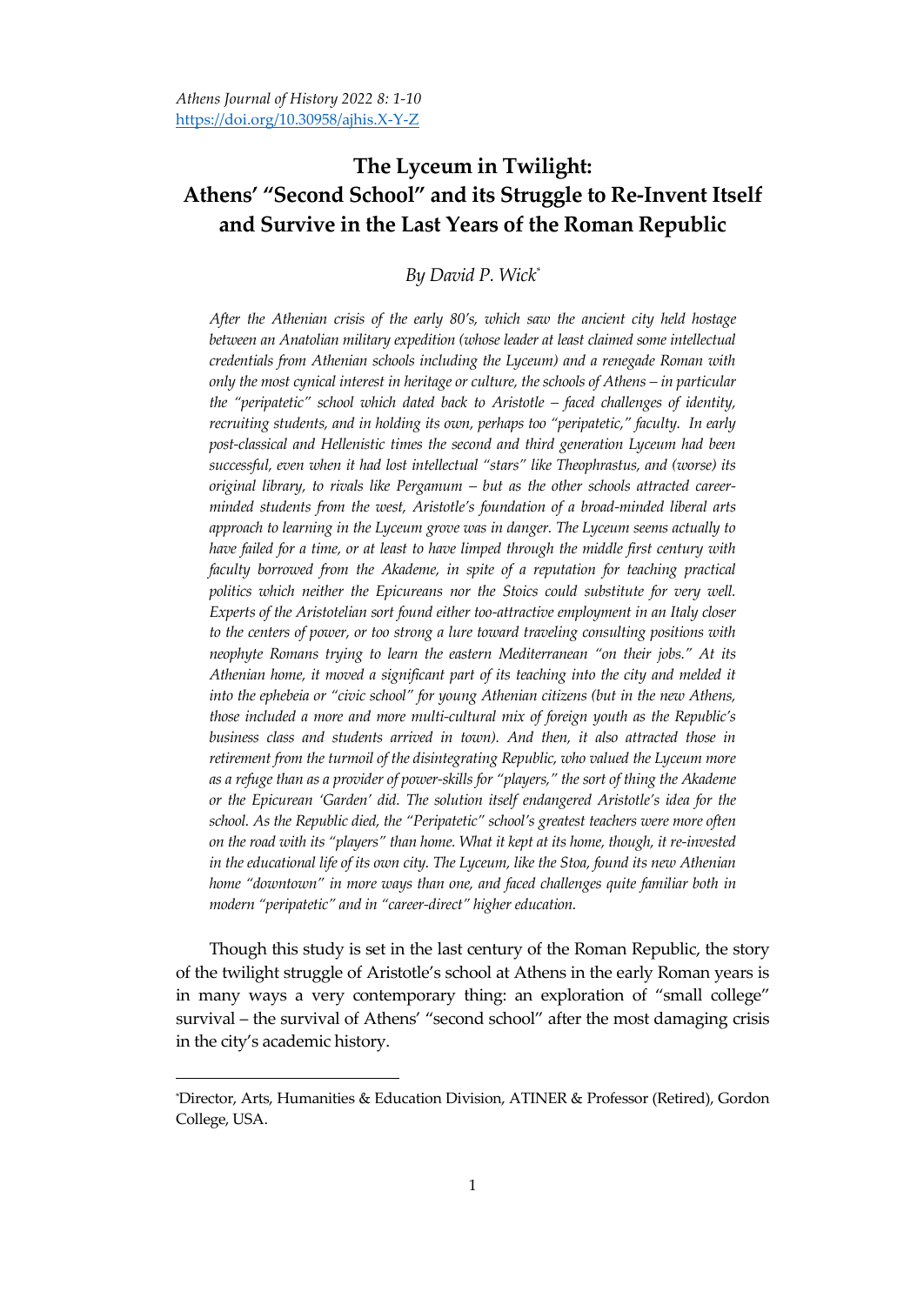I have explored the story of the crisis that triggered this in detail on previous occasions, <sup>1</sup> but the essentials are these. An Anatolian agent had in 88-87 attempted an anti-Roman coup in Athens, using credentials – true or false – as a student at the Lyceum and as a graduate of the Akademe, making out of them locally important intellectual capital. His name was Athenion. While paramilitary forces prepared for him in Pontus tried to engineer his takeover bid in the city, his rhetoric pushed buttons about the decline of the Athens from its classic years, the shrinking of its public life, the waning of the school he had attended.

'Let us not stand by inactive while the temples are shut, the gymnasia foul through disuse, the theater without the ecclesia, the jury-courts silent, and the Pnyx taken away from the people ... Let us not stand by inactive, men of Athens, whilst the sacred cry Iacchos is silenced, and the hallowed sanctuary of Castor and Pollux is closed, and the conference halls of the philosophers are voiceless."<sup>2</sup>

When his coup failed, his hired muscle took hostages from leading city families to keep the families themselves trapped within the walls. They dug in on the Acropolis. A Roman force removed them, but it was not made up of those Romans enchanted by the city's culture and schools that were becoming the city's lifeline. Instead, captive Athens fell to the eccentric, Epicurean-educated outlaw Sulla. Sulla succeeded at smashing the hostage takers, but in doing damaged the city callously, even rooted the trees out of the ancient groves of learning – perhaps of what was left of the Lyceum, and certainly out of the Academe – and used them to build siege engines, in part just to show he was not mesmerized by the ancient cultural heritage around him, even if other Romans were. The 'silence' in the schools was (for the Lyceum as we shall see) a little true, but the aftermath Athenion and Sulla left was in subtle ways far worse for smaller schools like Aristotles'. It set in motion an ancient first-century version of what we have, since the mid-20<sup>th</sup> Century, often called a "brain drain."

But damage to the Lyceum had begun earlier. Athens had survived the original war that brought the Romans to Greece – the war against Philip V of Macedon in the early 100's - as "walking wounded," but walking with a hopeful stride. Among the serious wounds it tried to ignore, though, were those to Aristotle's old school in the Lyceum grove. Roman defense against Philip's money-raising raids on an exhausted Greece arrived as asked, but what came to Athens was primarily naval and concentrated upon the excellent facilities in the Piraeus.<sup>3</sup> Philip, after his war chieftain Nicanor had been bluffed back by the

<sup>1.</sup> Ref., e.g., D. P. Wick, 'Students in the (Ancient) Streets, or Agent(s) Provocateur? The Liberal Arts Schools of Athens and the Hostage Crisis of 88,' *Athens Journal of History* 6, no. 4 (2020): 299-312*.*

<sup>2.</sup> Athenaeus v, 212b. The translation is from W. S. Ferguson, *Hellenistic Athens: A Historical Essay* (London, 1911), 443.

<sup>3.</sup> Livy, XXXI, xiv, 3; and XXXI, xxii, 4 ff.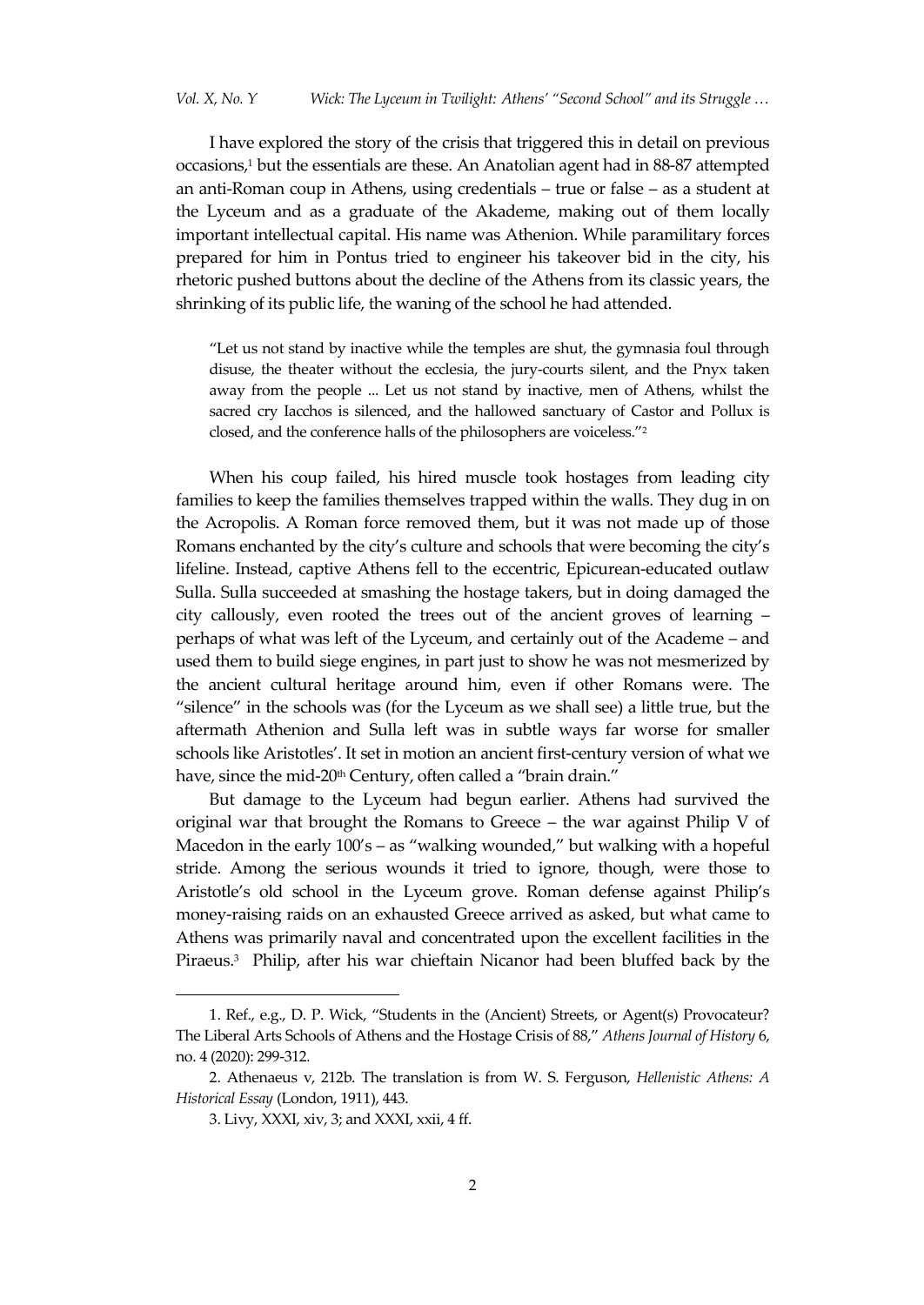ships,<sup>4</sup> was forced to lead a spoiling raid through the Attic farm country himself. Though he was able to beat the Athenian hoplite force handily enough, he found the newly reinforced city impregnable. Frustrated, he moved round to its quiet southeastern outskirts and sacked its *gymnasium* (hitherto largely untouched by warfare), damaging the Cynics garden of Cynosarges and the Lyceum in the process.<sup>5</sup> As he retreated, he attacked and mutilated statues and shrines in the Athenian suburbs and the country villages of Attica – if Athens wanted to play for Roman help using its spiritual *auctoritas* its symbolic heritage as trump cards, it could pay by seeing the symbols destroyed.

And so, the school limped through the new era down to the arrival of Sulla in the 80's, who was a Roman outlaw facing a return to Rome and an attempted coup of his own. He needed both intellectual capital and perhaps some strategic help. His victory against Aristion and Archelaus (Athenion's replacements) at Athens he hoped would read as a victory over Mithridates and his Anatolian provocateur insurgents, defense of an innocent city. He needed to acquire some captive expertise and the fashionable *cachet*, just as the victories of Aemilius Paullus had allowed him to confiscate his own following of Greek intellectuals almost a century earlier. There was no Polybius to bring to Rome this time, but Sulla's officer Ateius, according to Plutarch the first over the wall in the taking of Athens, caught himself the grammarian Philologus and carried him, as Sulla's army orchestrated chaos after the Battle of the Colline Gate and managed his coup, back to a distinguished career at Rome.<sup>6</sup>

Such 'exports' as that did Athens as a city no good at all, of course. Political refugees from the post-Sullan war torn Greece filled the small and shifting market for elite teachers in Italy rather than advertising the home campus of Aristotle. In a study on the Akademe intended to follow this one (and presented in early form at ATINER) I noted how Philo of Larissa fled his post as head of the Academy when the onslaught of Mithridatic propaganda (and perhaps the early machinations of the Peripatetic political adventurer Athenion) began to seem menacing. In Rome, Philo attracted both followers and controversy (see below). Both are likely as not to have attracted a few more students to the Athenian schools, but neither Philo nor his antagonist Antiochus of Ascalon returned to teach in Athens during the next years. Philo was soon dead, and Antiochus found it convenient to disappear into the newly-Roman East as advisor to Lucullus. Aristotelians like Philologus stayed in Italy for the same reasons.

And yet, all the trouble could have helped a "second school" like the Lyceum. After all, it was 'collateral damage' caused by the cloud of suspicion

<sup>4.</sup> Polybius xvi, 27; Livy XXXI, xvi, 2 (where the general is called Philocles).

<sup>5.</sup> Diodorus, xxviii, 7.

<sup>6.</sup> Suetonius, *De Grammaticis*, 10; Varro, *De Lingua Latinae* vii, 10; J. P. V. D. Balsdon, *Romans and Aliens* (Chapel Hill, 1979), 57; Rawson, *Intellectual Life in the Late Republic* (London, 2002), 124.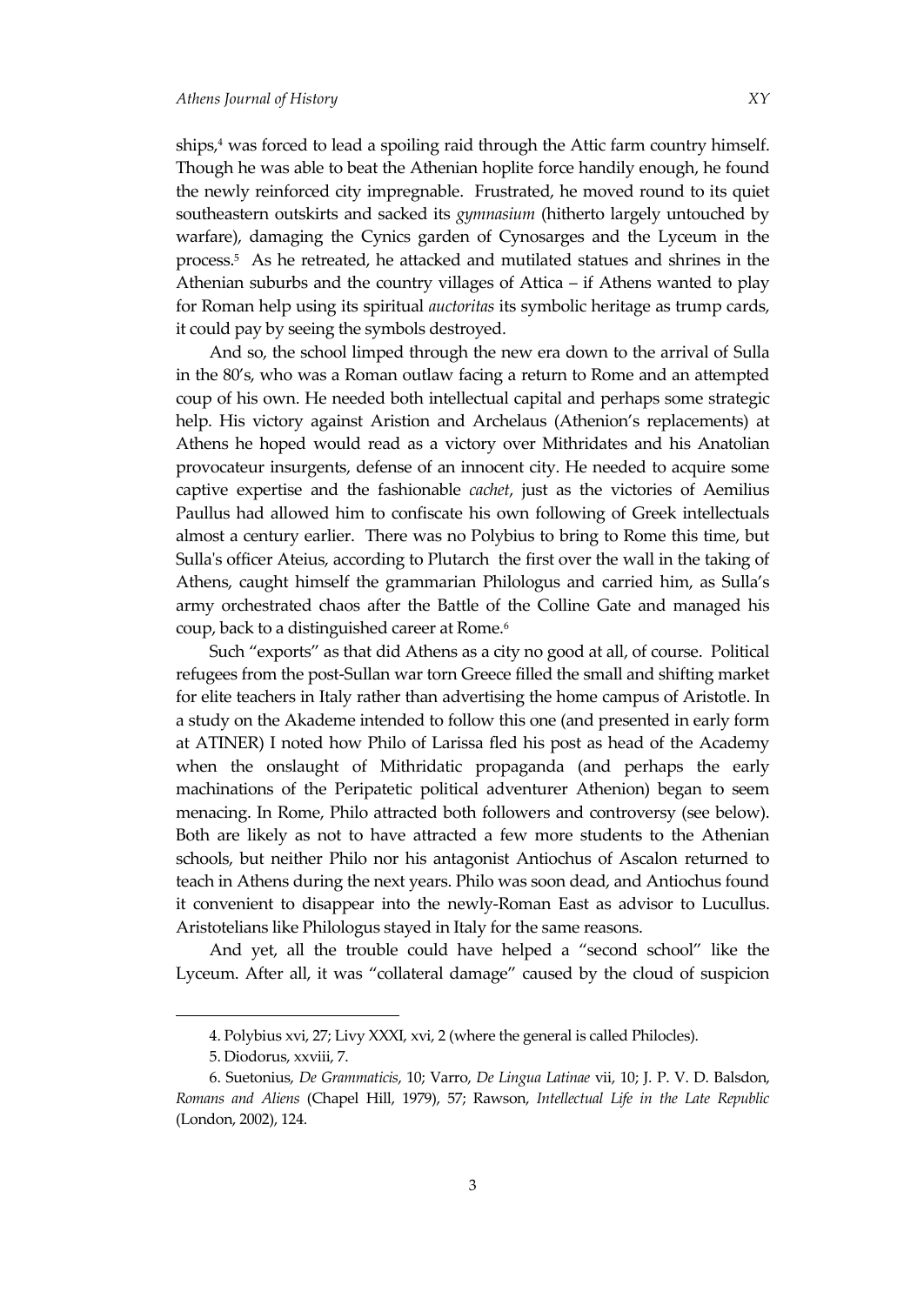and notoriety hanging over the *Akademe* after the duel between Mithridates and Sulla. It was heightened by the behavior of Sulla himself in Italy over the next few years -- Sulla advertised his roots in the Epicurean school. Athenion, the Mithridatic agent who had begun this 'hostage crisis' that Athens barely survived at the beginning of the 80's, had used some form of credential from study at the Aristotelian and Platonic schools as political ammunition, but he had *left studies at the Lyceum* to finish at the Academe. He had, into the bargain, tried to paint a picture of a damaged or dying academic world, as he also tried to depict a political Athens strangled by pro-Roman business interests.

So, could the Mithridatic crisis in the Athens of the 80's help the Lyceum? If the heaviest damage was to the reputation of the Platonic *academe,* that school was still so embedded in the Mediterranean intellectual landscape that it was very resilient. 7 It remained not only economically viable, but by far the most famous and attractive of Athenian schools. The Lyceum could not prevent it from continuing to skim the cream of a momentarily shocked and suspicious clientele – especially in the Mediterranean to the west of Greece. How was the 'second school" of Athens during this era to survive, to create an intellectual persona that could attract its fair share of critical new (western) students? Where were its wealthy or powerful alumni to come from in the new era?

For an intellectual mascot, the Akademe had Plato (however far it now strayed from his teachings). The Aristotelian approach to human culture and the universe was still worth something, though. The Lyceum aimed, in the popular perception at least, at collecting and understanding real-world data about life; a rival for those Epicureans bent on 'engineering' data toward concrete goals; a rival for those Stoics who claimed to achieve an inner balance and spiritual perspective on life. It was not quite as famous, or as fashionable, but the age between Sulla and Caesar gave it a moment to shine.

### **The Lyceum, Not Quite Silent**

The most significant place to start, then, would be (for the student culture of Athens) with the fact that Athenian ephebic inscriptions of the period after Sulla's siege no longer mention any lectures continuing at either the Academy or the Lyceum. <sup>8</sup> Of the schools Athens supported, the Lyceum had radical challenges to face.

Part of its particular trouble lay rooted in a weakness (intended as a strength)

<sup>7.</sup> See Wick, 'Stoics and Epicureans for the 'Modern Market': How Athenian Educators Re-Tooled the Old City's 'Modernist Schools' for Republican Rome,' *Athens Journal of History* 3, no. 4 (2017): 265-274, and a coming study of the surviving Akademe in this same vein.

<sup>8.</sup> J. Glucker, *Antiochus and the Late Academy* (Göttingen, 1978), ch. 1; Rawson, op. cit., 11.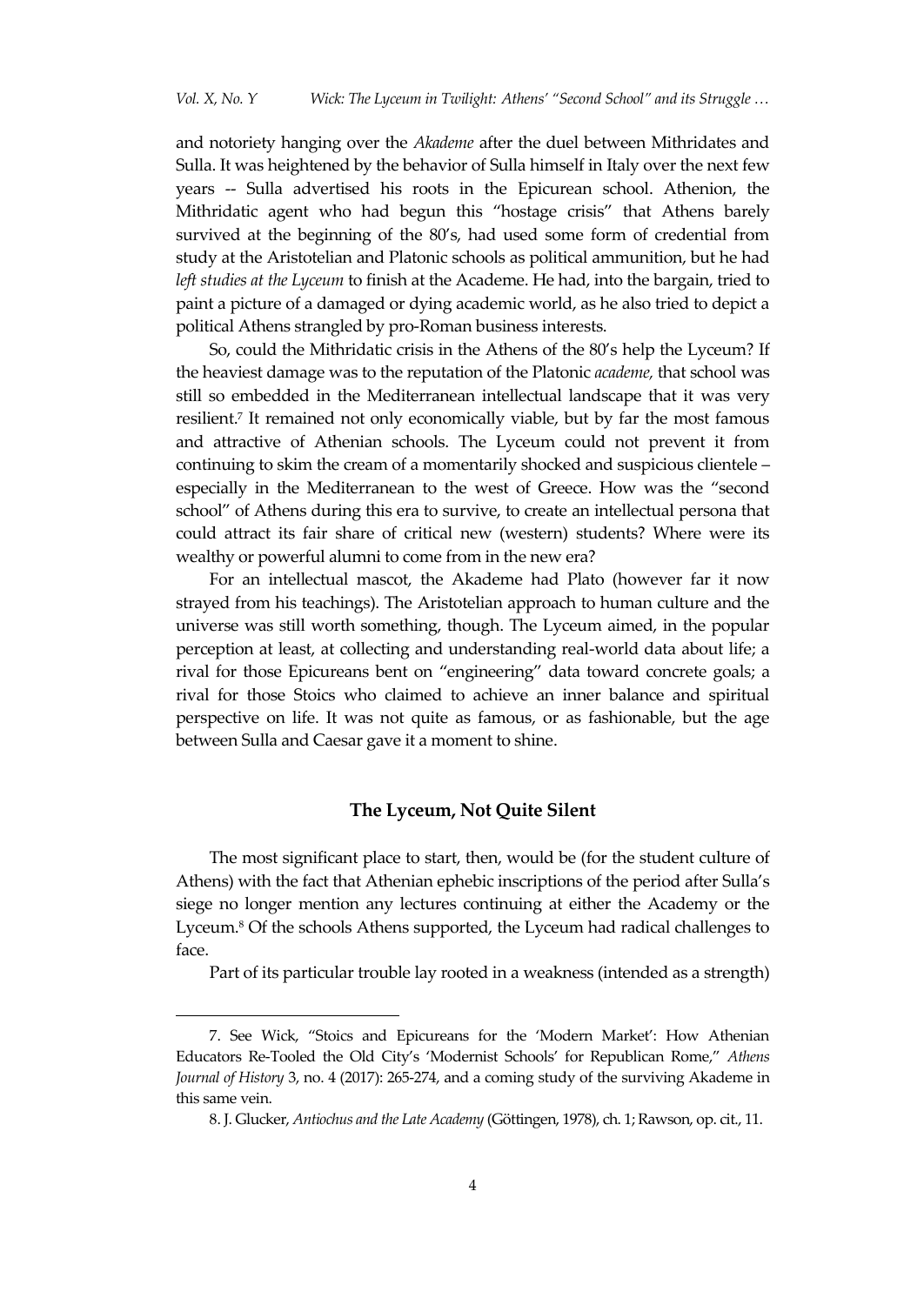$\overline{a}$ 

as old as Aristotle himself – the practice of encouraging traveling research, the 'overseas semester' that produced so much of what filled the Aristotelian essays as scholar after scholar returned to the school and enriched it with what they had

studied first-hand in foreign places. As often as not they stayed where they studied, and this era only made that likelier. Aristotle had, after all, not only studied 'away' while running the new Lyceum, but had left it for an extended stay with the young Alexander in Macedon. His successor Theophrastus, after considerable success in Athens, had taken a more lucrative offer from Pergamum, and actually absconded with the school's library on his departure. $^9$ 

Scholars suspect that the succession of teachers and administrators may actually have lapsed at Aristotle's old school after the war with Philip. <sup>10</sup> Aside from the famous Critolaus of the second century B.C., we have names of probable *scholarchs* or lead scholars at the Lyceum who include Diodorus of Tyre (he likely taught the father of the political predator Athenion), an Erymneus (just a name), the rather uncertain Andronicus of Rhodes and Boethius of Sidon, and finally the better-known Cratippus of Pergamum who Cicero speaks of during is later years.<sup>11</sup> But Cratippus (a story I followed in my article on the Platonic *Akademe*) was actually a student of the famous, revionist, platonist Antiochus of Ascalon, and then briefly of his duller brother Aristus, and possibly – given his practical tendencies – even of the skeptical Philo before them. He did not even pretend to be Aristotelian when he taught at the Lyceum; it simply had a teaching position open. The Peripatetics of Aristotle's old school may have espoused him as a sort of stop-gap. He put students in seats.

If Cicero's Athens really had a Lyceum without Aristotelians, that might in turn add some color to a list in Clement of Alexandria, which seems to imply that Diodorus of Tyre was the last Peripatetic scholarch, and that Erymneus was

<sup>9.</sup> J. P. Lynch, *Aristotle's School: a Study of Greek Educational Institution* (Berkeley, 1972). The library seems to have gone with either Theophrastus or his entourage of students to Pergamum in Asia Minor and thence, via the brokerage of the bookdealer/adventurer/ naval brigand Apellicon of Teos, onto the Athenian 'used' market, thence into Sulla's hands, and finally to Italy. See Rawson, *Intellectual Life in the Late Republic*, 2002, 40, and related discussions). A really good library, one suspects, would in any case have been far more critical for the serious continuation of Aristotelian studies than Platonic or Epicurean, ref. points made in this author's presentation *'*Scholar, Smuggler, Mercenary, Thief – A Brief Introduction to the Strange History of the Library of Pergamon, and the Stranger Men Who Built and Broke It,*'* In *ATINER Conference on the Arts & Humanities*, January 2021 (a revision presented at the conference on History, June 21)...

<sup>10.</sup> Lynch, *Aristotle's School: A Study of Greek Educational Institution,* 1972, 290-291.

<sup>11.</sup> J.-L. Ferrary, *Philhellénisme et Impérialisme: Aspects Idéologiques de la Conquête Romaine du Monde Hellénistique, de la Seconde Guerre de Macédoine à la Guerre Contre Mithridate* (Rome, 1988), 465; Cf. Lynch, *Aristotle's School: A Study of Greek Educational Institution,* 1972, 203-205.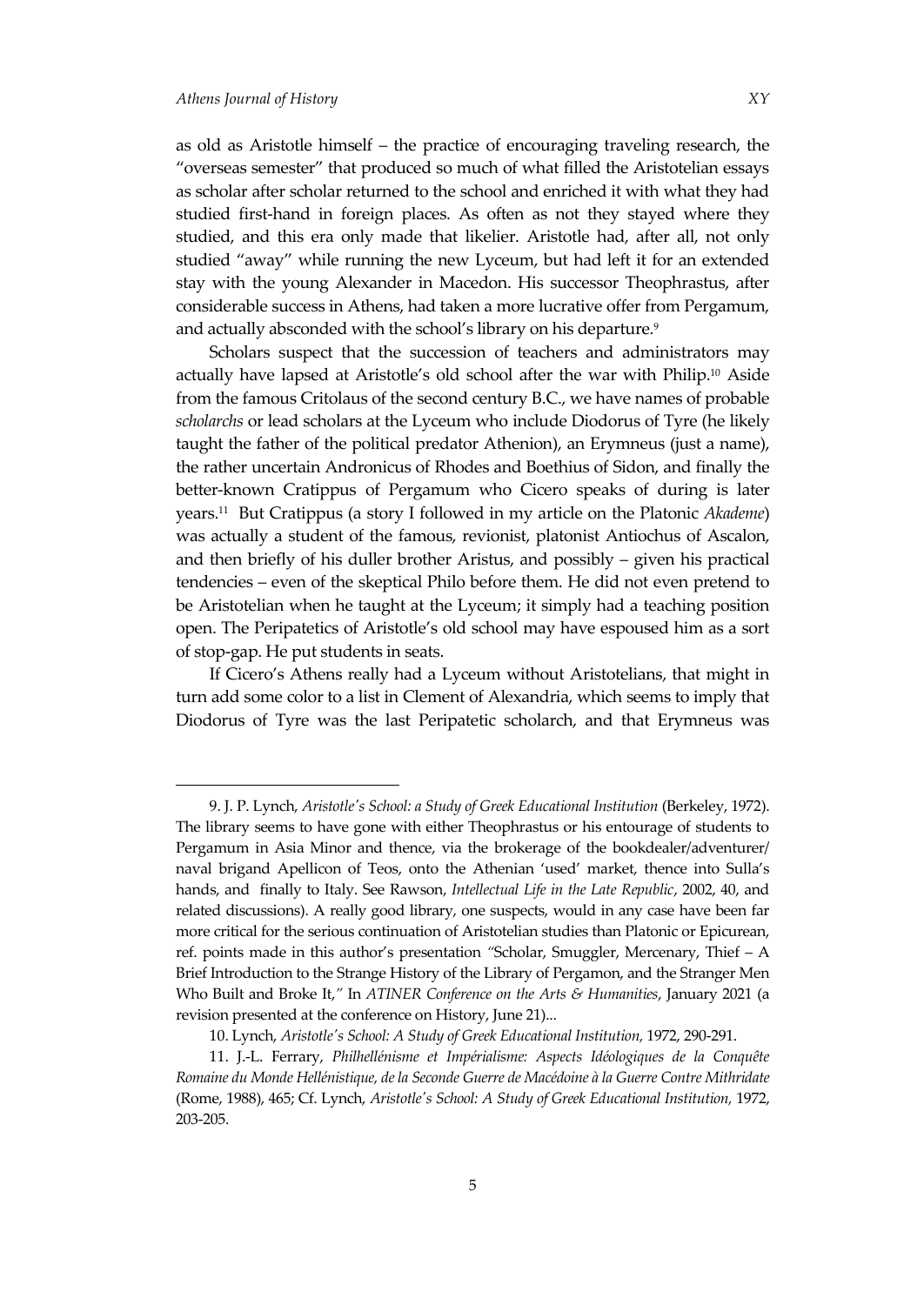merely one of his students.<sup>12</sup> The Athenian dialogue in Cicero's *de Finibus* (set in 79) places M. Pupius Piso in the position of defending the honor of Aristotle and Theophrastus; there sadly being no defender available from among Athenian teachers at all, though Antiochus of Ascalon is able to in the piece to appear for the Academics.<sup>13</sup> In it Piso also lists a 'roll' of Peripatetic leaders, which ends with Diodorus. Such a gap in its turn casts a light backward onto the "silence" of the schools about which Athenion complained in 88, since Diodorus is likely to have been dead by 90 B.C..<sup>14</sup>

Antiochus of Ascalon, if Glucker was correct, attempted when Diodorus died, and Philo of Larissa fled looking for consulting fees on the road, to strengthen his own fledgling school (he called it the 'Old Academy') by claiming in it to revive in it both the true precepts of the early Academics *and* Peripatetics. Yes, there were two competing Platonic schools in these years, both rather practical in career terms, neither very orthodox as Plato would have seen them, and the newest one claimed it had *replaced* the Lyceum. So, the Cratippus of Pergamum I mentioned earlier, tried to attract students claiming he was less 'stoic' that then city's current 'star' academic, Aristus; he said nothing about being Aristotelian, just that he was a more practical option for the career-minded student than one could get at the Akademe. <sup>15</sup> Professorial talent was so thin on the ground that one could claim an 'old school' credential by representing any motley 'footprint' of ancestral Athenian teachers or traditions one wished.

At any rate, Cicero came through in the 70's and heard no one teaching a regular course at the Lyceum, though the young Lucius Cicero seems to have thought that there might be Peripatetic lectures somewhere in town. He was anxious to hear about the legendary verbal fireworks of Carneades.<sup>16</sup> This disappointment must have been severe for many young Romans: the Aristotelian school would have been the one place in Athens where one could hope to get the real, practical, scientific stuff of civil success and governmental skill. If two Peripatetic students had been involved in the tragic firestorm of the "88" revolution (as everyone seems at least to have believed),<sup>17</sup> it was only because Aristotle's school was supposed to teach practicing political theory. However their parents may have felt, it remains hard to imagine young Romans cut of the

<sup>12.</sup> Clement of Alexandria, *Stromateis* I (XIV), 63-64.

<sup>13.</sup> M. T. Cicero, *De Finibus*, v, 13-14.

<sup>14.</sup> Glucker, *Antiochus and the Late Academy*, 1978, 15-21; D. Sedley, 'The End of the Academy,' *Phronesis* (1981): 70-71; Ferrary, p. 469.

<sup>15.</sup> Glucker, *Antiochus*, pp. 119-120; Ferrary, *Philhellénisme et Impérialisme: Aspects Idéologiques de la Conquête Romaine du Monde Hellénistique, de la Seconde Guerre de Macédoine à la Guerre Contre Mithridate*, 1988, 469, n. 115.

<sup>16.</sup> Cicero, *De Finibus*, v, 6.

<sup>17.</sup> Ferrary, *Philhellénisme et Impérialisme: Aspects Idéologiques de la Conquête Romaine du Monde Hellénistique, de la Seconde Guerre de Macédoine à la Guerre Contre Mithridate*, 1988, 472-473.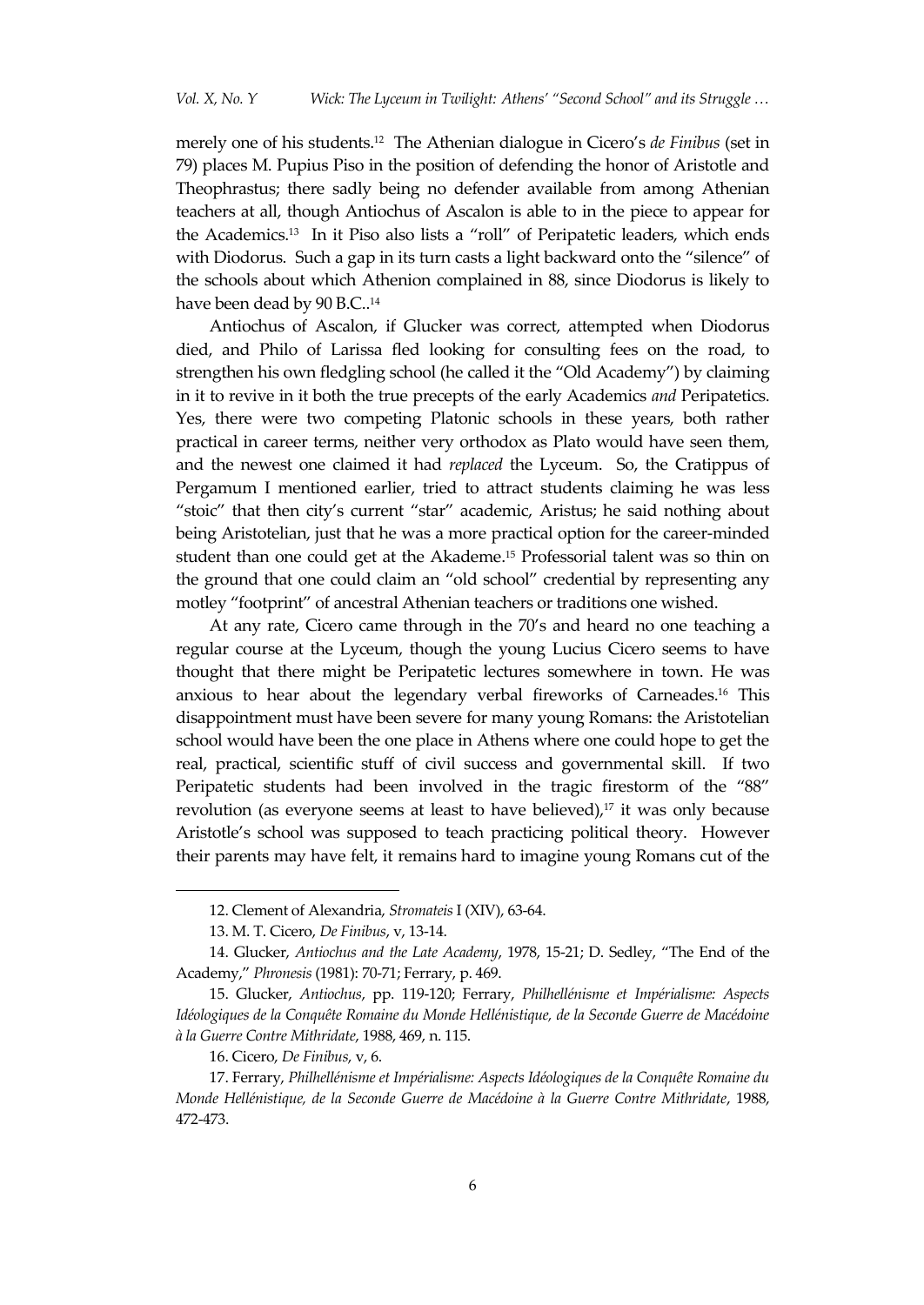cloth of Catiline or Caelius Rufus being put off by tales about the downfall of Athenion.

By comparison, the Epicurean schools were full of theoretical 'logical positivists' or power strategists (however good the food was), the typical image a caricature of wise-clever intellectuals who cocked a skeptical eyebrow and debunked social myths, who would tell you for a fee that a proper understanding of your component atoms would cure your anxieties. These were what the English a century ago called 'Balliol men;' if young Romans of the late Republic were going to be taught by *magistri Graeculi* they didn't want clever theorists about science and harmony with nature and a love for human culture, they wanted men who knew the inside of "Whitehall" or "the Hague" – the way 'insider meetings' in a government worked, how to manipulate voters during volatile elections, how to skew public trials or scandals so they spun the right way  $-$  all interests we find very familiar in the  $21<sup>st</sup>$  century. In modern terms, the 'liberal arts' and the 'examined life' were *passé;* you wanted your children to learn how to negotiate the hard way with creditors or investors, or ministers from the EU.

But, this didn't *feel* to clients buying schooling at the Lyceum as though it were a betrayal of an ancient heritage. Aristotle, after all, hadn't talked about *ataraxia*, the trendy new Greek word for a life free of anxiety, he had talked about *government*, and now there was no one in his place now doing what he had done. Cratippus, who seems to have done some 'filling in' in the 40's, was ready on the slightest suggestion of Cicero to pack up and go on an Asian tour with Cicero's son if there were a little real money forthcoming.<sup>18</sup>

Thus the "silence in the school" the political predator Athenion rose a cry about need not have been due to any cessation of public teaching, nor to any putative Roman intervention in the Attic system of education, nor need we suppose with Badian that the Peripatetics were somehow 'at odds with the Athenian establishment.'<sup>19</sup>

Athens was after 89/88 simply left with a decaying and second-rate Aristotelian school, in the wreckage of which we can glimpse only a few uncertain names and a momentary flash of dangerous political adventure. Glucker supposes the decline to have arisen when the Asian college at Pergamum, which had long boasted *itself* as the premier Aristotelian school, source a better class of Peripatetic scholars, sank under the wave of Roman exploitation. $^{20}$ 

Aristotelian studies would have their renaissance not in Athens but in Italy.<sup>21</sup> Andronicus of Rhodes, far from growing into the post of *scholarch* of the Lyceum, was already or would soon headed for Italy himself, where the Peripatetic library

<sup>18.</sup> Cicero, *Epistulae ad Familiares*, XII, xvi, 2.

<sup>19.</sup> E. Badian, 'Rome, Athens, and Mithridates,' (Gorgias Press, 2016), 513.

<sup>20.</sup> Glucker, *Antiochus*, 1978, 373-379.

<sup>21.</sup> Rawson, *Intellectual Life in the Late Republic*, 2002, 291.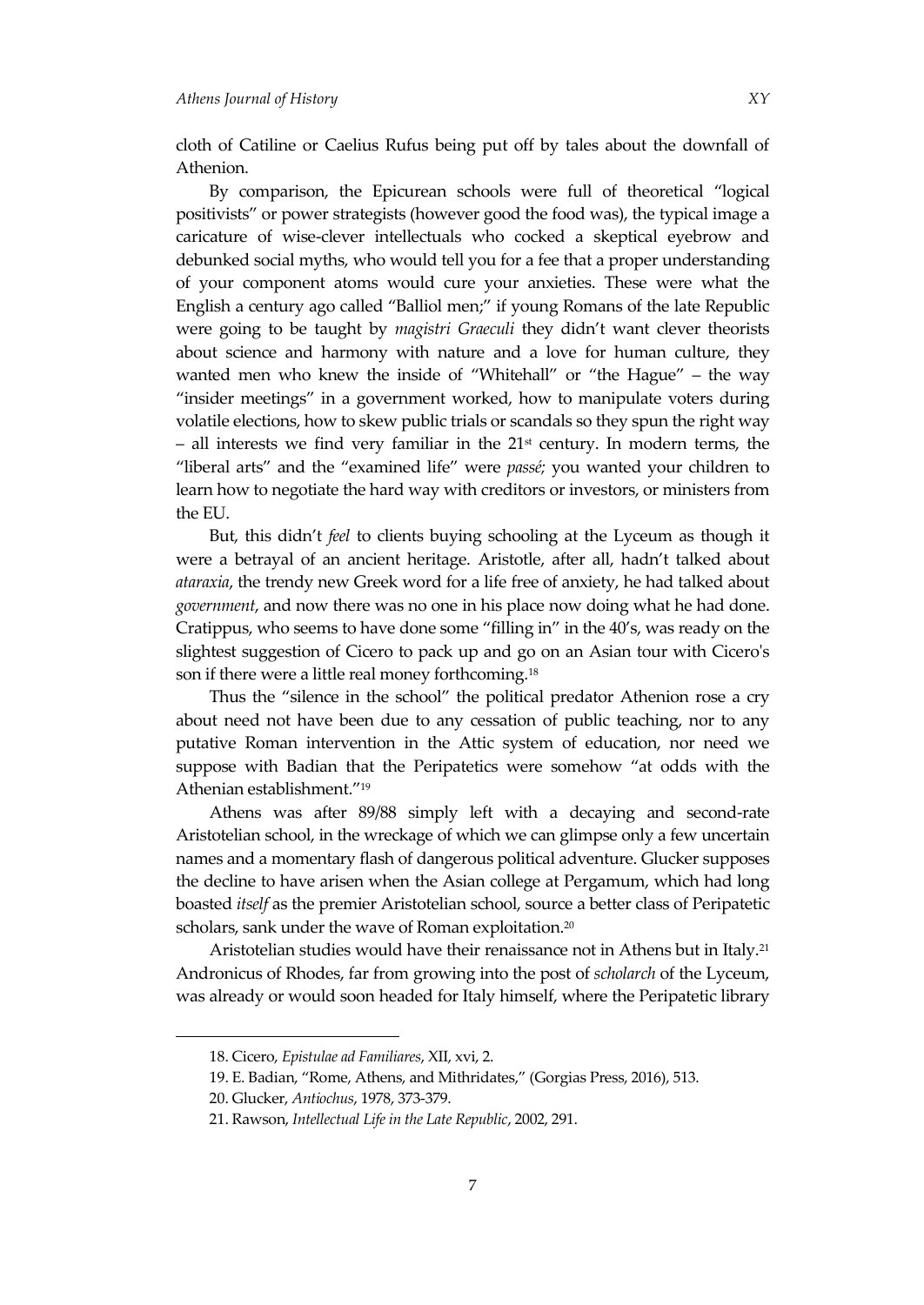of Pergamum had also gone. For the rest of his life, he would undertake with Tyrannio the definitive edition of Aristotle's works.<sup>22</sup>

To be sure, Aristotle's old school at Athens was not yet quite dead, like the Academe and the others, it became one of the few easily available weapons Athens retained for its struggle to find an important place in the Roman world. Tourism could be turned into an educational draw, and it was. Athenian civic education (the *ephebeia*) was revamped to regularize the status of foreign students alongside the native children. The Lyceum was stirred into the mix of city attractions. Students of the state-run civic school, the *ephebeia* included Romans now right alongside old-family Athenians. They attended occasional lectures in the Ptolemaeum by principal teachers of (at least) the Lyceum and Plato's school. <sup>23</sup> An inscription honors the class of 123/122 for listening to 'the lectures of Zenodotus at the Ptolemaeum and the Lyceum and also all the other philosophers in the Lyceum and the Academy throughout the year.'<sup>24</sup> The corps of *ephebes* were in turn required to donate each year some one hundred volumes to its library.<sup>25</sup> The foreigners among them could now gain for Athenian citizenship, if they wished it just by finishing a course of study. <sup>26</sup> But it was the Lyceum *name* lending its 'cachet' to an educational business downtown. The old grove lay in the shadows.

The ageing buildings of the classical Athenian democracy looked down from the heights above the Lyceum grove like the ghosts of a purer era. Whatever violence or deceit they might have seen in their day, they had seen not just brilliance, but a brilliance in which competing, contesting and mutating points of view could be melded into an on-going cultural dialogue.

The shade of this across the crowded, intimate landscape of schools and lecturers, statues and dedications told a story. Perhaps in reaction to what Sulla had done, the Romans in their better moments would *shade* the city of Athens and schools from the crumbling Hellenistic world and their own convulsing Republic. They often returned to Athens, especially to old schools like the Lyceum, when their own power games disintegrated. Whether from nostalgia like Cicero's, or a desire like that of Brutus after Caesar's assassination simply to disappear into a

<sup>22.</sup> Strabo, XIII, C609; XII, C548; XVI C757; Cf. Cicero expecting to find very technical works on Aristotle in the library of *Lucullus*, *Ad Att*. IV, x, 1; *De Finibus* iii, 10; and v, 12.

<sup>23.</sup> *Inscriptiones Graecae* (vol. I2), 1006.19.

<sup>24.</sup> *Inscriptiones Graecae*, (vol. I2), 1006.19. The 'Ptolomaeum' was the site of the Athenian *ephebeia* or 'civic high school' courses, but the lectures were open to visitors (*especially Mediterranean or especially Roman business families interested in settling in or trading with Athens, whose children could gain Athenian 'double citizenship' if they passed the courses*).

<sup>25.</sup> Ibid; Cf. Ferguson, *Hellenistic Athens: A Historical Essay*, 1911, 416; Rawson, *Intellectual Life in the Late Republic*, 2002, 12.

<sup>26.</sup> J. K. Davies, 'Athenian Citizenship: The Descent Group and the Alternatives,' *Classical Journal* 73 (1975): 119; Cf. M. J. Osborne, *Naturalization in Athens* (Brussels, 1982), 205.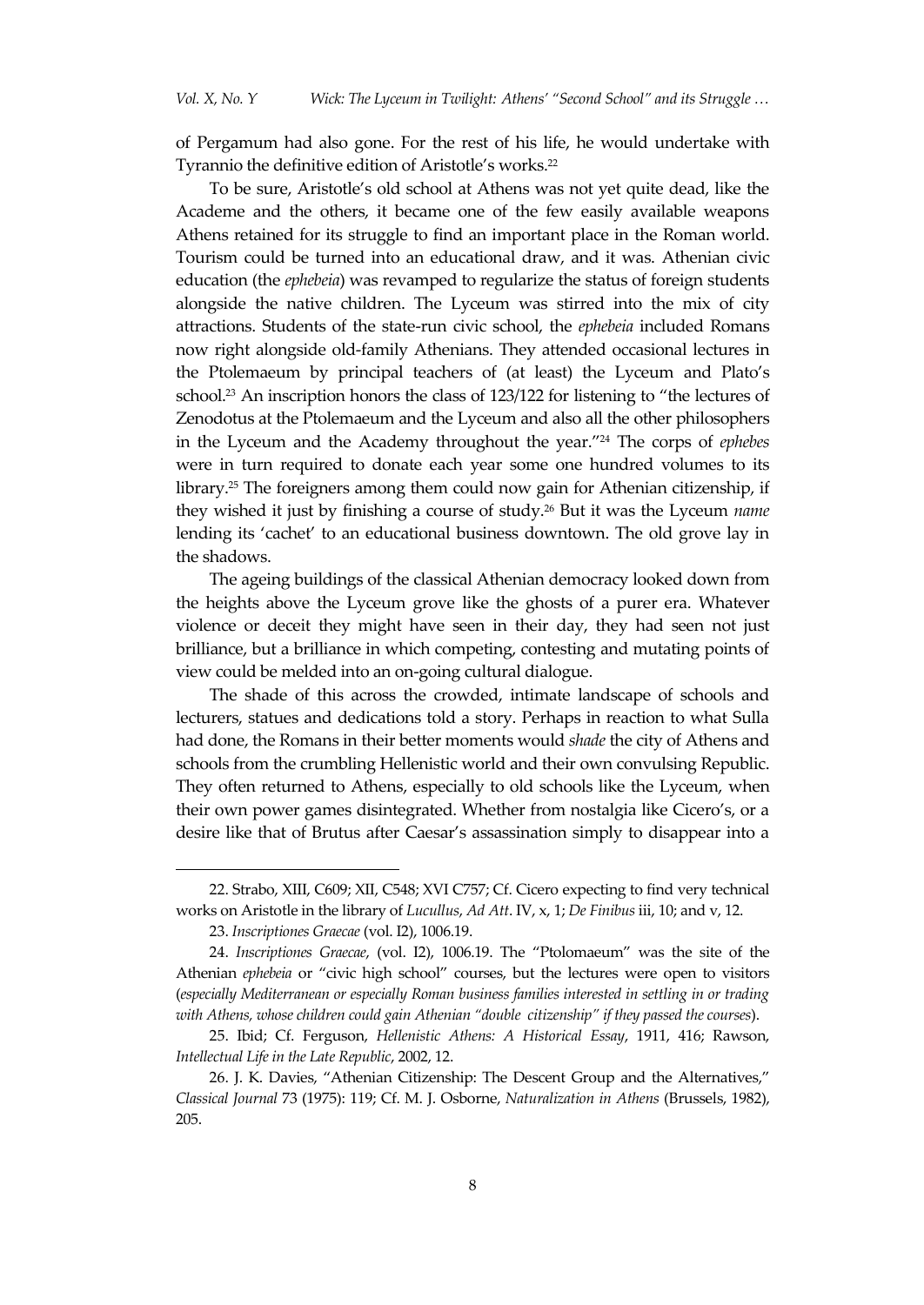lost, calm world imagined from student days, Roman after Roman came back, and for a time, the aura of the old schools sheltered them.

What this could *not* do, of course, was save the schools *as* schools. Those that survived adapted to the new world of power politics and speech media. The broad-minded, tolerant, multi-faceted wisdom – the '*liberal arts perspective*' if you will – that Aristotle had intended would distinguish his school from the Academy, that allowed it more societal innovation than the Stoa, that kept its investigations more integrated with culture and wisdom than the Scientists at the 'Garden,' was difficult (as it is in our own day) to articulate to a culture of students who hoped to turn tools to their own agendas overnight. Faced with that, the Lyceum seems to have been unable even to hold onto its faculty. Consulting positions, attachments to the players of power were always a danger to a school with the Aristotelian approach. In eras like the late Roman Republic (and in some ways in ours) they formed a weakening solvent that left the school of Aristotle desperately challenged, and produced students who could *compete* in the dangerous player politics of the new world (one so like ours) but very few of whom could step back from it, diagnose, and truly try to cure it.

### Bibliography

- Athenaeus. *Deipnosophistae* (See notes or for further reading search on 'Akademe,' 'Lyceum,' 'Peripatetic' or by scholar name).
- Badian, E. *Rome, Athens, and Mithridates.* Gorgias Press, 2016.
- Balsdon, J. P. V. D. *Romans and Aliens*. Chapel Hill, 1979.
- Cicero, M. T. *De Finibus Bonorum et Malorum.* (On the Ends of Good and Evil.)

*\_\_\_\_. Epistulae ad Familiares.* (Letters to Friends.)

- Clement of Alexandria. *Stromateis I*. XIV.
- Davies, J. K. 'Athenian Citizenship: The Descent Group and the Alternatives.' *Classical Journal* 73 (1975).
- Diodorus Siculus. *Universal History*. XXVIII.
- Ferguson, W. S. *Hellenistic Athens: A Historical Essay*. London, 1911.

Ferrary, J.-L. *Philhellénisme et Impérialisme: Aspects Idéologiques de la Conquête Romaine du Monde Hellénistique, de la Seconde Guerre de Macédoine à la Guerre Contre Mithridate*. (Philhellenism and Imperialism: Ideological Aspects of the Roman Conquest of the Hellenistic World, from the Second Macedonian War to the War Against Mithridates). Rome, 1988.

- Glucker, J. *Antiochus.* Göttingen, 1978.
- Livy. *History of Rome*. bk XXXI.
- Lynch, J. P. *Aristotle's School: A Study of Greek Educational Institution*. Berkeley, 1972.

Osborne, M. J. *Naturalization in Athens*. 2 Volumes. Brussels, 1982.

- Polybius. *History*. XVI.
- Rawson, E. *Intellectual Life in the Late Republic*. London, 2002.
- Sedley, D. 'The End of the Academy.' *Phronesis* (1981).

Strabo. *Geography.*

Suetonius. *De Grammaticis*. (On Grammar.)